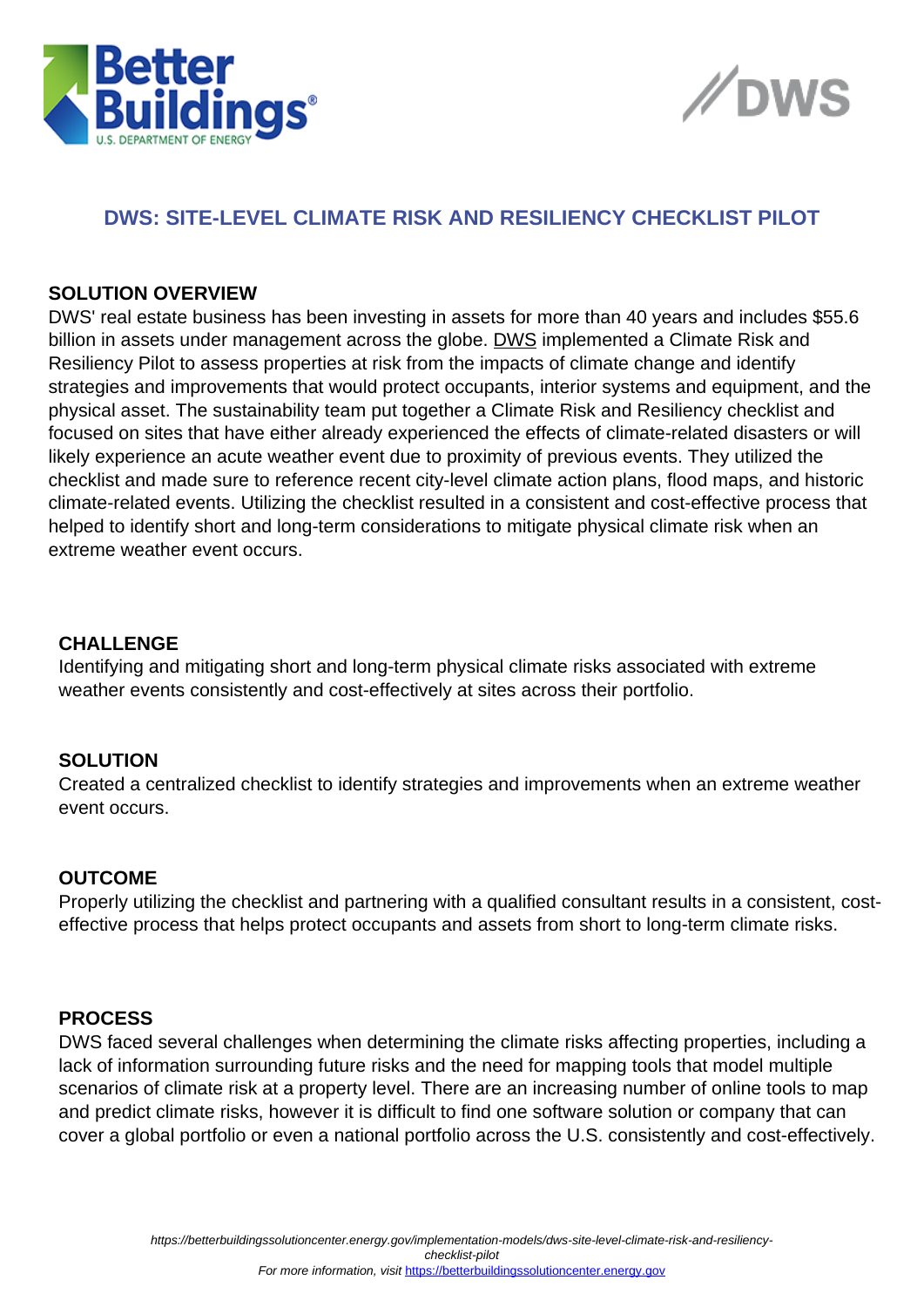The sustainability team decided to explore a solution through a Climate and Resiliency Pilot. The team had four main objectives as part of the pilot:

- 1. ?Evaluate their portfolio to understand and set a baseline for high-risk properties in relation to risk caused by climate change and associated extreme weather events.
- 2. Assess properties at risk through a checklist devised to identify strategies and improvements that would immediately protect occupants, interior systems and equipment, and the physical asset.
- 3. Determine how and when to incorporate third-party consulting services.
- 4. Incorporate long-term considerations into a "Climate Plan" to identify and mitigate physical climate risk. The Climate Plan would also address both emergency procedures for tenants/residents and protection of critical equipment and asset infrastructure.

The first step, evaluating the portfolio and setting a baseline, was key to understanding how much of DWS's portfolio was potentially under risk and which properties to focus on during the pilot. The pilot team focused on sites that have already felt the effects of climate-related disasters.

Next, the pilot team devised a Climate Risk Checklist for evaluating the higher-risk properties. The checklist included items such as building equipment inventories, location of critical systems relative to sea level rise, and water infiltration evaluations. The pilot team tested the checklist and obtained buy-in from property managers and engineers while on site, so they could show them the procedure first-hand. The team referenced both the checklist and recent city-level climate action plans, flood maps, and historic climate-related events ahead of site visits. Where city-level climate action was not available, DWS worked with their preferred consultant to procure climate data.

Lastly, after completing the checklist, the team sought external consultants to assist in informing decisions at sites that were flagged by the checklist to be at risk. The consultants were key to the pilot as they provided detailed engineering solutions to areas or systems exposed to risk, and forward-looking climate modeling data for sites that did not have municipal data available. The team gathered predictive models on flooding, precipitation, heat stress, wind, and other factors. Collectively the DWS sustainability team and consultants analyzed the results and put together Climate Plans for each property. The Climate Plans incorporate both recommendations to implement within the next budget cycle and a "Future Improvements" section inclusive of potential investments based on the long-term risks predicted through climate scenarios.

Now that the pilot has ended, the team is still working through a top-down portfolio review. The Climate Plans from the pilot are already being budgeted and implemented. DWS' process of evaluating properties at risk is a permanent program that has expanded to include more sites with the same third-party consultant.

# **MEASURING SUCCESS**

By creating a checklist, which serves as an internal assessment for risk, the sustainability team was able to build a consistent evaluation process that allows property managers and engineers to better understand and anticipate future acute weather events caused by climate change. The same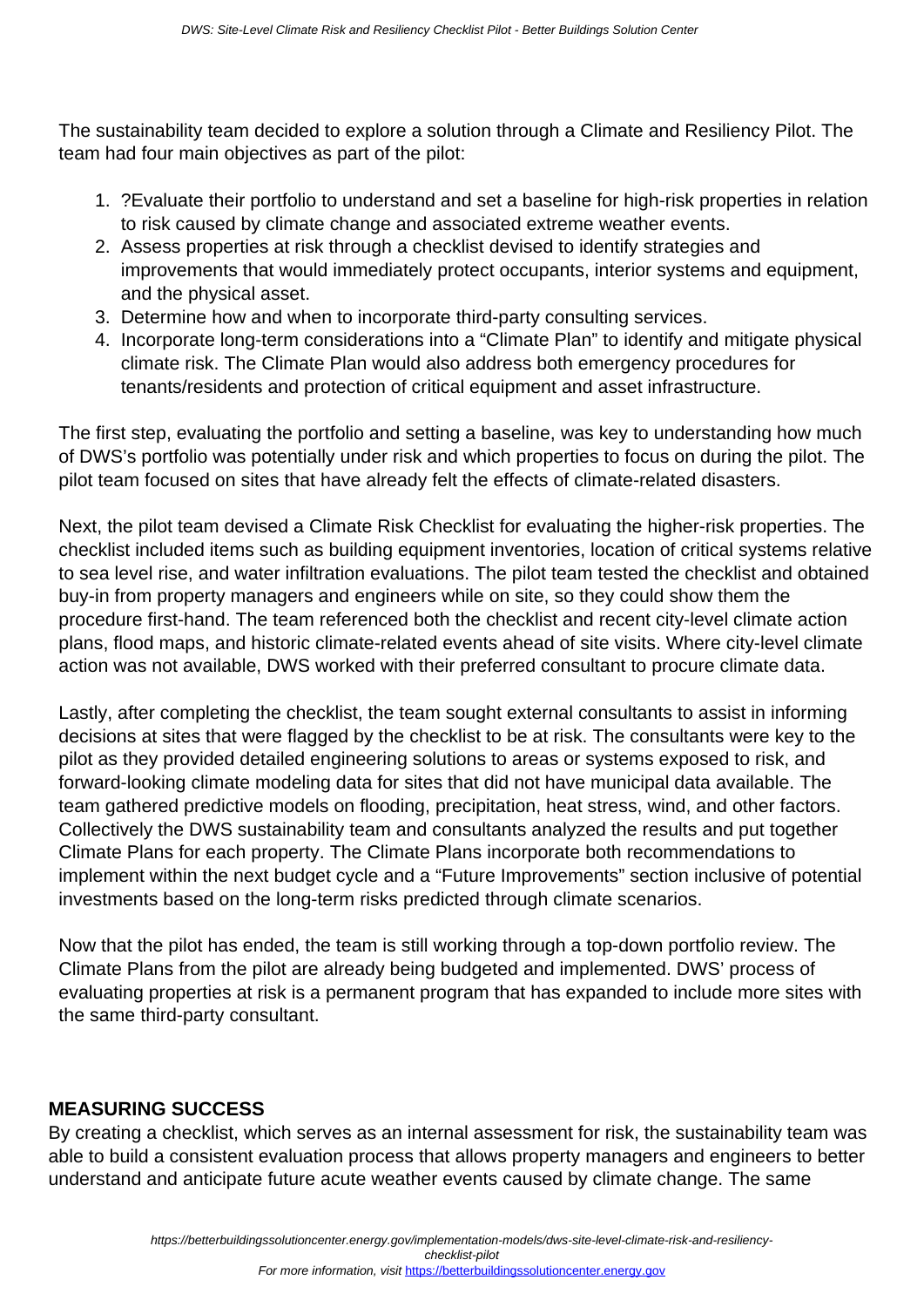procedure of targeting known high-risk locations can and will be used across DWS's diverse portfolio going forward. DWS is investing in this process because it shows a significant potential upside in terms of avoided costs from catastrophic damage, liability, and business disruption.

The team completed the following pilot goals:

- Completing one checklist per site.
- Determining short, mid, and long-term measures.
- Identifying a dependable consultant to assist with procuring and analyzing climate data.
- Adding measures to the budget for implementation at the site.
- Having a comprehensive climate plan in place that addresses both emergency procedures for tenants/residents and protection of critical equipment and asset infrastructure.

## **OUTCOMES**

The team analyzed the checklists and recommended measures from each pilot site to help determine what went well and what could be improved upon at future sites. The pilot was successful as the team was able to utilize the checklist at multiple sites throughout the country, with a focus on higher-risk coastal areas. The checklists were used to identify where a Climate Plan was needed to secure the safety of tenants/residents and the asset throughout the short, mid, and long-term. Additionally, DWS determined that investment in implementing preventative measures will yield more value to the asset than responding to a catastrophic and damaging climate event. The pilot also allowed the team to understand the variances between climate data providers between real estate markets to make better investments in data resources for the next round of asset-level assessments. Finally, the value of inviting a third-party consultant to assist with analyzing climate data and mitigation measures became apparent and DWS now partners with the same consultant for all future asset-level assessments. No longer a pilot, DWS has moved forward with the approach at additional assets and incorporated it into a top-down portfolio evaluation strategy.

# **TOOLS AND RESOURCES**

Here are examples of various city climate action plans, flood maps, and other resources that DWS used to inform their assessments:

- City level climate action plans and climate plans
	- [https://www.boston.gov/departments/environment/boston-climate-action](https://nam12.safelinks.protection.outlook.com/?url=https%3A%2F%2Fwww.boston.gov%2Fdepartments%2Fenvironment%2Fboston-climate-action&data=02%7C01%7Cadoukakis%40retechadvisors.com%7C3e7b7e0e099645b8fb9a08d81a251b35%7Cb576e9d4622645ea8ac8e02c319fb461%7C0%7C0%7C637288093988062310&sdata=KbUZqcyKVPp5lxeitfWjARg0VeQfHiqJpUKvaBhDS%2F0%3D&reserved=0)
	- [https://gyr.fortlauderdale.gov/greener-government/climate-resiliency](https://nam12.safelinks.protection.outlook.com/?url=https%3A%2F%2Fgyr.fortlauderdale.gov%2Fgreener-government%2Fclimate-resiliency&data=02%7C01%7Cadoukakis%40retechadvisors.com%7C3e7b7e0e099645b8fb9a08d81a251b35%7Cb576e9d4622645ea8ac8e02c319fb461%7C0%7C0%7C637288093988072259&sdata=lsni2St3frtvsD3ZSJJayAPzgISCtqH7p531BY006S8%3D&reserved=0)
	- [https://www.miamidade.gov/greenprint/pdf/climate\\_action\\_plan.pdf](https://nam12.safelinks.protection.outlook.com/?url=https%3A%2F%2Fwww.miamidade.gov%2Fgreenprint%2Fpdf%2Fclimate_action_plan.pdf&data=02%7C01%7Cadoukakis%40retechadvisors.com%7C3e7b7e0e099645b8fb9a08d81a251b35%7Cb576e9d4622645ea8ac8e02c319fb461%7C0%7C1%7C637288093988072259&sdata=03b8VQaom9FVAztb1eIQFUQz0e3PP1Mg6AYK2XJe4mk%3D&reserved=0)
	- [https://sfenvironment.org/climate-plans-reports](https://nam12.safelinks.protection.outlook.com/?url=https%3A%2F%2Fsfenvironment.org%2Fclimate-plans-reports&data=02%7C01%7Cadoukakis%40retechadvisors.com%7C3e7b7e0e099645b8fb9a08d81a251b35%7Cb576e9d4622645ea8ac8e02c319fb461%7C0%7C1%7C637288093988072259&sdata=WJVag9ytTP11r%2FwPguk%2FxHijF9pMike4o31xW5Q%2BOSY%3D&reserved=0)
- Flood maps
	- Historical risk (if in or near a flood zone note for potential risk): [https://msc.fema.gov/portal/home#](https://nam12.safelinks.protection.outlook.com/?url=https%3A%2F%2Fmsc.fema.gov%2Fportal%2Fhome&data=02%7C01%7Cadoukakis%40retechadvisors.com%7C3e7b7e0e099645b8fb9a08d81a251b35%7Cb576e9d4622645ea8ac8e02c319fb461%7C0%7C0%7C637288093988082217&sdata=JlSuB1jLdT32zzClqjfo%2BthybfesOR2zgM%2F7u3dvYD4%3D&reserved=0)
	- Future Risks:
		- [https://ss2.climatecentral.org/#11/25.7560/-80.1302?show=satellite&projections=0-K](https://nam12.safelinks.protection.outlook.com/?url=https%3A%2F%2Fss2.climatecentral.org%2F%2311%2F25.7560%2F-80.1302%3Fshow%3Dsatellite%26projections%3D0-K14_RCP85-Annual10pct%26level%3D1%26unit%3Dfeet%26pois%3Dhide&data=02%7C01%7Cadoukakis%40retechadvisors.com%7C3e7b7e0e099645b8fb9a08d81a251b35%7Cb576e9d4622645ea8ac8e02c319fb461%7C0%7C0%7C637288093988082217&sdata=BjXJCZQxf2DNyjVXzmmOnwSnxzT%2BZSqW6eu7eyoymt8%3D&reserved=0) [14\\_RCP85-Annual10pct&level=1&unit=feet&pois=hide](https://nam12.safelinks.protection.outlook.com/?url=https%3A%2F%2Fss2.climatecentral.org%2F%2311%2F25.7560%2F-80.1302%3Fshow%3Dsatellite%26projections%3D0-K14_RCP85-Annual10pct%26level%3D1%26unit%3Dfeet%26pois%3Dhide&data=02%7C01%7Cadoukakis%40retechadvisors.com%7C3e7b7e0e099645b8fb9a08d81a251b35%7Cb576e9d4622645ea8ac8e02c319fb461%7C0%7C0%7C637288093988082217&sdata=BjXJCZQxf2DNyjVXzmmOnwSnxzT%2BZSqW6eu7eyoymt8%3D&reserved=0)
- Policies from Cities
	- o [https://toolkit.climate.gov/tool/climate-change-preparedness-and-resiliency-checklist](https://nam12.safelinks.protection.outlook.com/?url=https%3A%2F%2Ftoolkit.climate.gov%2Ftool%2Fclimate-change-preparedness-and-resiliency-checklist&data=02%7C01%7Cadoukakis%40retechadvisors.com%7C3e7b7e0e099645b8fb9a08d81a251b35%7Cb576e9d4622645ea8ac8e02c319fb461%7C0%7C0%7C637288093988092171&sdata=egu1b5bDlCcKxCvbu3E%2FY0cXCD0%2F6q6ExY%2BavtAy%2BpQ%3D&reserved=0)
	- o [http://www.bostonplans.org/getattachment/5d668310-ffd1-4104-98fa-eef30424a9b3](https://nam12.safelinks.protection.outlook.com/?url=http%3A%2F%2Fwww.bostonplans.org%2Fgetattachment%2F5d668310-ffd1-4104-98fa-eef30424a9b3&data=02%7C01%7Cadoukakis%40retechadvisors.com%7C3e7b7e0e099645b8fb9a08d81a251b35%7Cb576e9d4622645ea8ac8e02c319fb461%7C0%7C0%7C637288093988092171&sdata=L8Rg%2BtraAaj5Qsk0n7Iynj8qM4sPlNyAeED8d0oZLXE%3D&reserved=0)